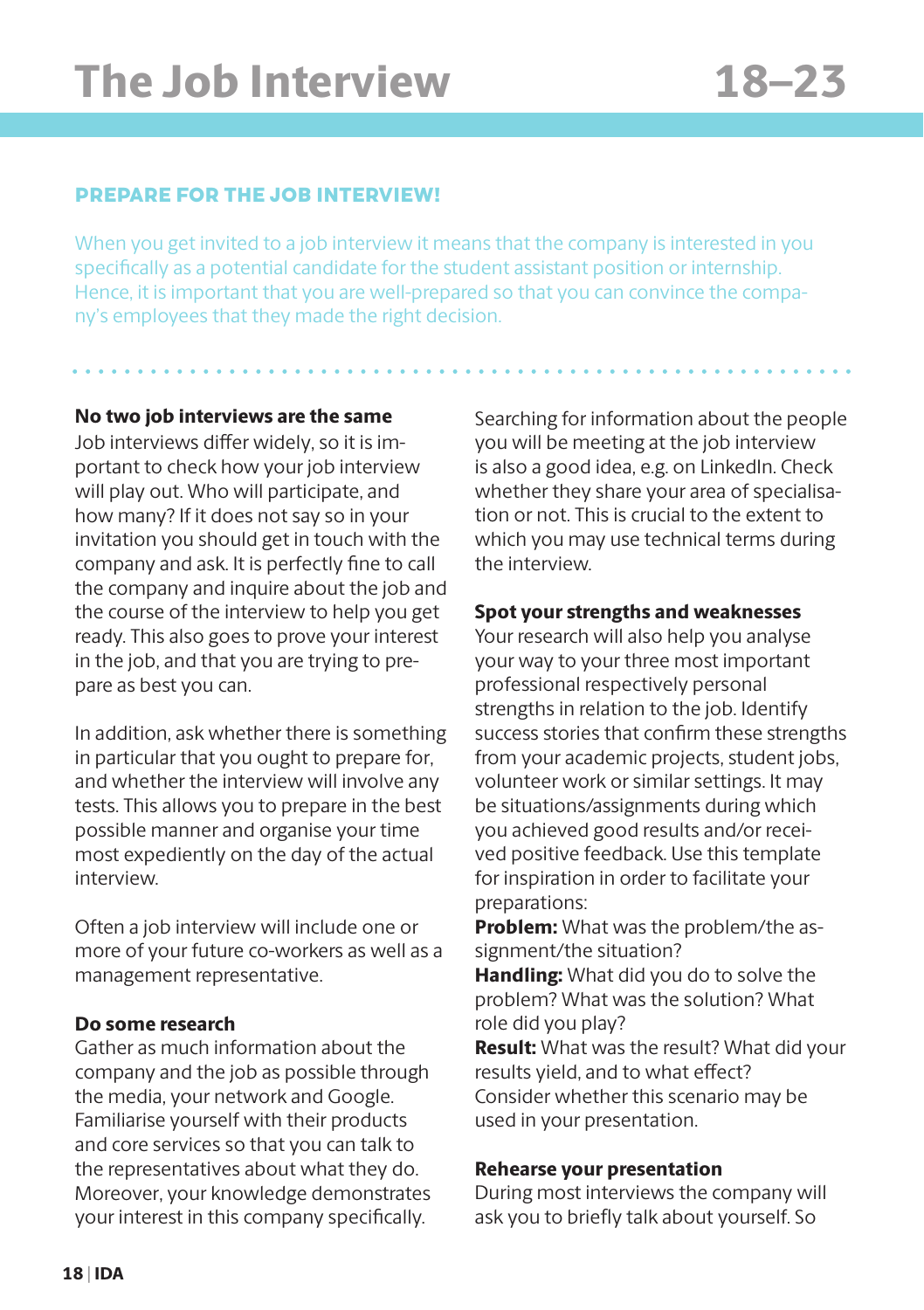rehearse a brief presentation of up to a couple of minutes. Build up your presentation around your professional and personal strengths in relation to the job. Avoid going into detail about family, travels, primary school and other things that are not immediately relevant to the execution of the job.

#### **Rehearse the difficult questions**

Do not bring up your weaknesses during the job interview, but brace yourself that the selection board may inquire about them. During an interview at a Danish company it is perfectly normal to talk about weaknesses – for example to show that you learn from your mistakes. They may also ask, "Why are your marks in a certain course so poor?" or, "What is your motivation to work with us specifically?" Consider in advance what the worst thing they could ask about would be, and prepare your answer. Please bear in mind that searching questions may be a sign of interest.

- What would be your ideal monthly wage? At some point they will ask you. Contact IDA if you need to know the market price of student assistants.
- Bring along your diplomas, recommendations and statements, if applicable.
- Make a reference list, for instance with co-workers and managers from a previous position/student job, internship

(if applicable), etc. Your references should be able to talk about you as an employee and a colleague – make sure you choose the ones who will speak highly of you.

• Make a list of questions to ask during the interview. This will also allow you to demonstrate your interest in the job.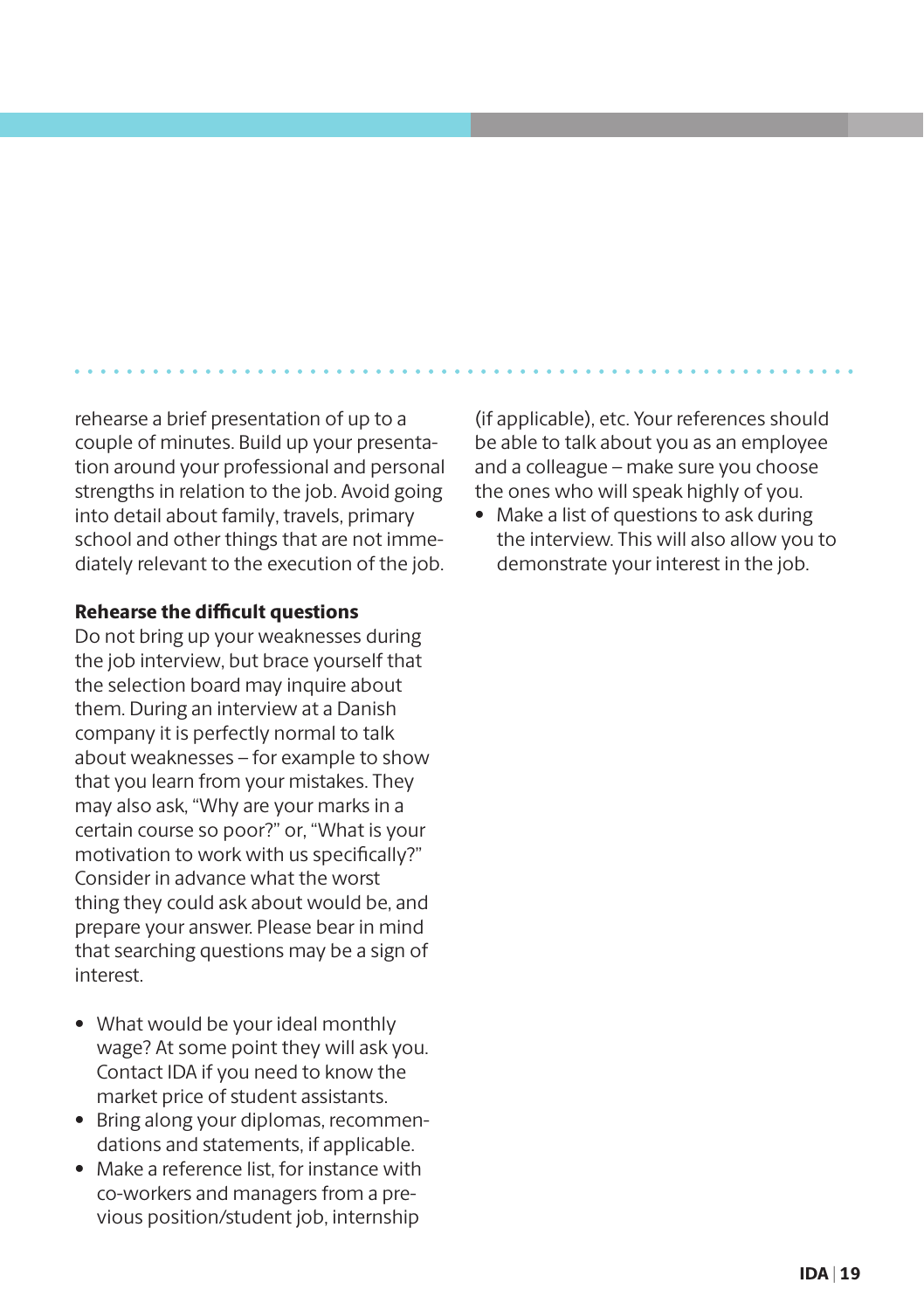## **ENSUDE A PROPER INTERVIEW COUPSE**

Once the selection board has selected you for an interview, it is a sign that they consider you professionally qualified.

Once the selection board has selected you for an interview, it is a sign that they consider you professionally qualified. However, your professional qualifications will only be decisive for a successful outcome in 20 per cent of the interviews. As far as the majority of interviews go, you will be selected because of your personality, that the manager likes you, and that you fit into the department. Hence, a good job interview is also about making a good impression.

Even though no two job interviews are the same, they often play out in four phases. However, the order may vary, so it is important to listen and be well-prepared for all the phases.

## **The contact phase**

The selection board has often read your application and CV in advance and already then tried to form an impression of you. This impression will be confirmed or disproven during the interview. Hence, it is crucial that you confirm their positive impression of you from the start by establishing a good atmosphere. Analyses show that we typically hire people similar to us. Browse the company website for hints as to how the company presents itself. Is their style more laid back or formal? Adapt your appearance to their style on the day of the interview and make sure that you do not

overdress. This way you will already look like their future co-worker. Start out by cordially greeting the selection board, and be obliging to a bit of small-talk. The initial talk helps establish mutual trust, but after that you typically cut to the chase.

## **The information phase**

The selection board will often present the company, the department and the job as they go. Pay attention to what they choose to emphasise. Inquire into details about the job. What assignments carry most significance? What challenges and goals will the company be facing during the year to come? As a candidate it is considered quite normal to ask questions and be proactive. This shows that you understand what the job entails. The purpose of this phase is to give you as much information about the job as possible. This information will make it easier for you to communicate in an appropriate and goal-oriented manner and to later argue that you are the one they are looking for.

## **The argumentation phase**

The company wants to know how you can contribute value in your position. This is where you will need the good arguments that you have been rehearsing beforehand. They will probe into whether you have understood the job and are self-aware.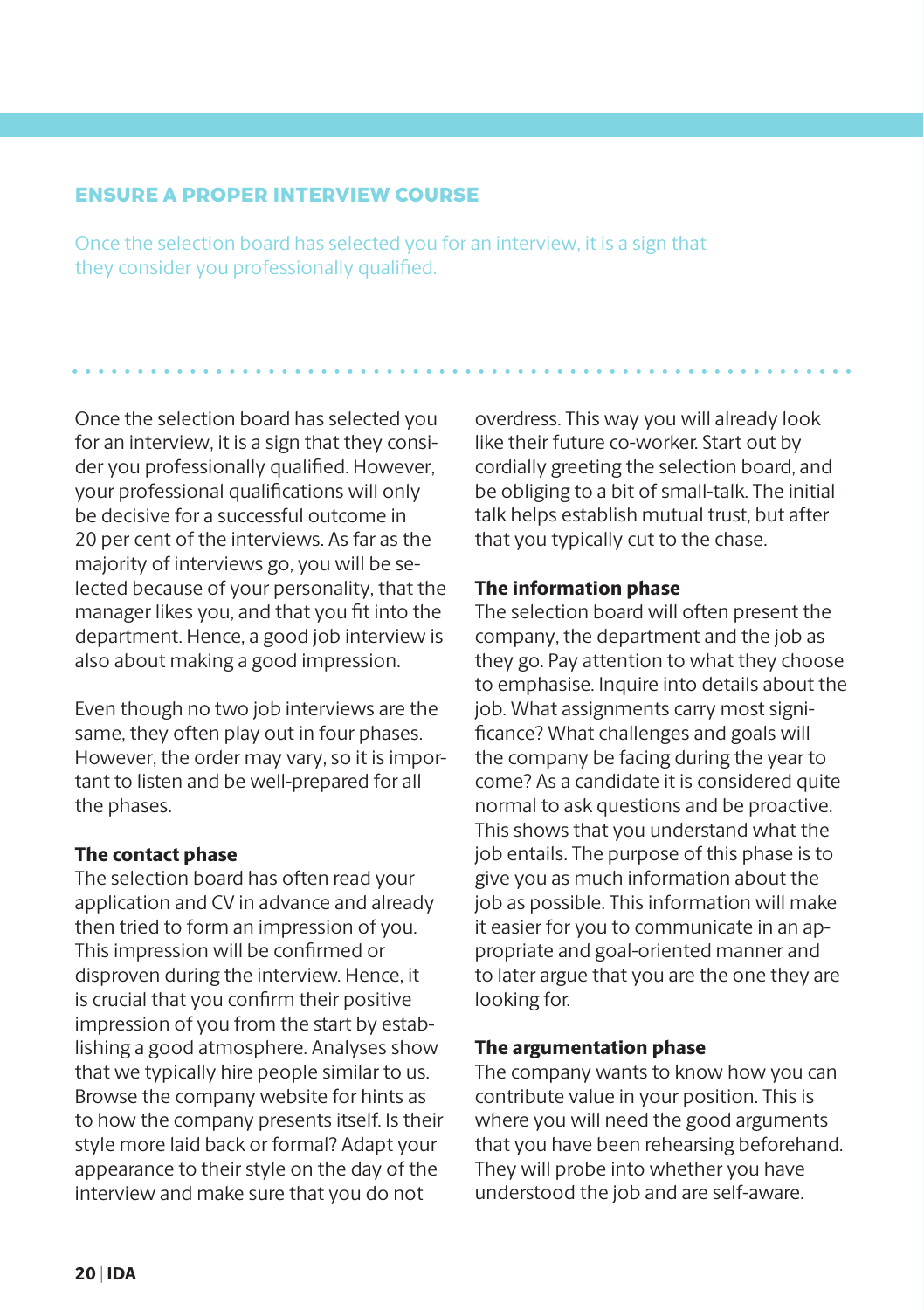You have to render probable that you are the right person for the job, that you are motivated and interested and have the necessary competences – or that you are capable of achieving them. Do not "oversell" yourself, but refrain from being too humble during the interview, too. Emphasise how the job will also help you advance benefit the company.

During the interview, the company representatives will ask you many questions in order to clarify your attitude towards the job. They might ask you how you feel about putting in overtime, or how you handle defeat. Consider your responses, and be positive, but honest.

They will also deliberate how you fit into the team. With whom would you be a good match? What is your favourite role? Show them that you are skilled and com-

#### **Seize the initiative**

they will appreciate you seizing the initiative rather than passively waiting until you are asked. You will score points on demon-It is okay to "challenge" the members of

but rather the opposite. It will make a positive impression if you for instance suggest an improvement that your professional skills would enable you to implement.

#### **Concluding the interview**

We tend to remember highlights and conclusions, so consider what you would like to be remembered by as you leave. Show your continued interest in the job, and inquire about the subsequent process. Another option is to leave a pamphlet or an info sheet on yourself – presented in a nice manner that makes you stand out. You may also ask directly what they think of you as a candidate for the job. This will lend you an idea whether your presentati-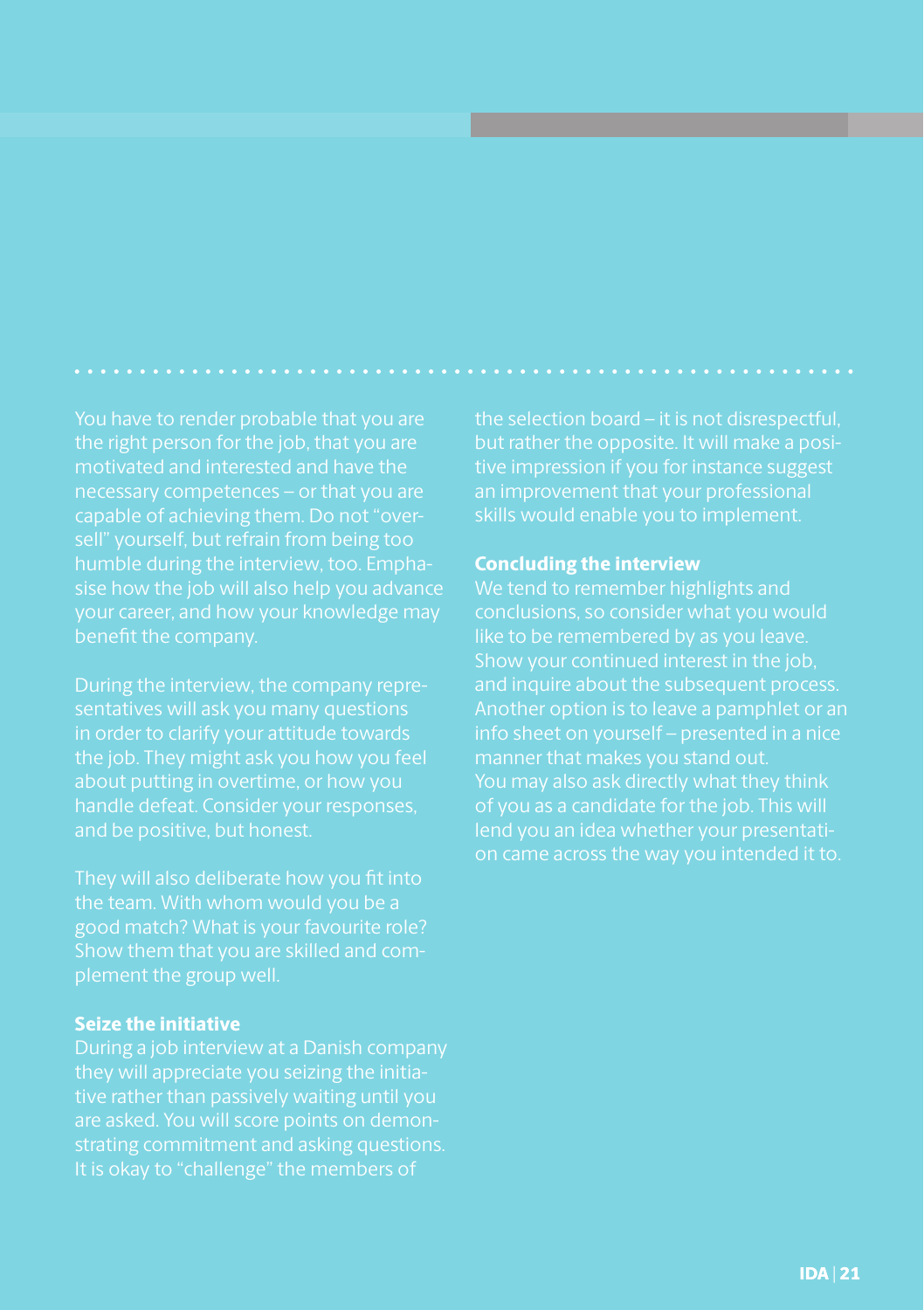## HOW COMPANIES ASSESS YOU

The company decides whether you are the right person for the job during the interview.

Of course several factors are at play – professional as well as personal, but it is as much a question of how you present yourself and your motivation for seeking the job.

In a survey conducted by the consultancy Ballisager on company recruitment trends, 70 per cent state that motivation for the job is the most significant asset. In addition, a number of factors influence the job interview. The most important thing is "that the candidate is able to communicate what they may contribute" (50 per cent) and "that the candidate seems open and obliging" (45 per cent).

The Ballisager survey is available at www.ida.dk

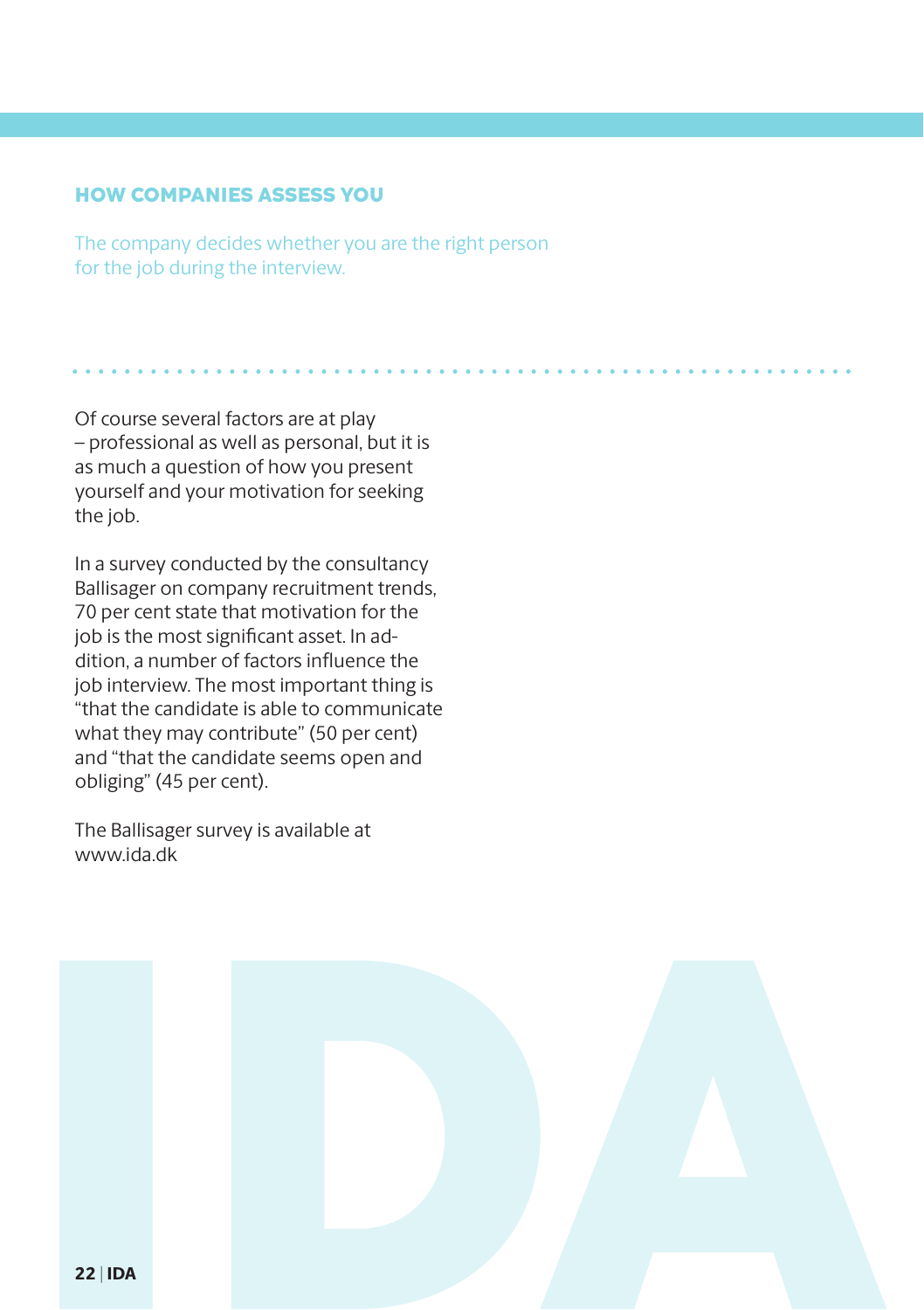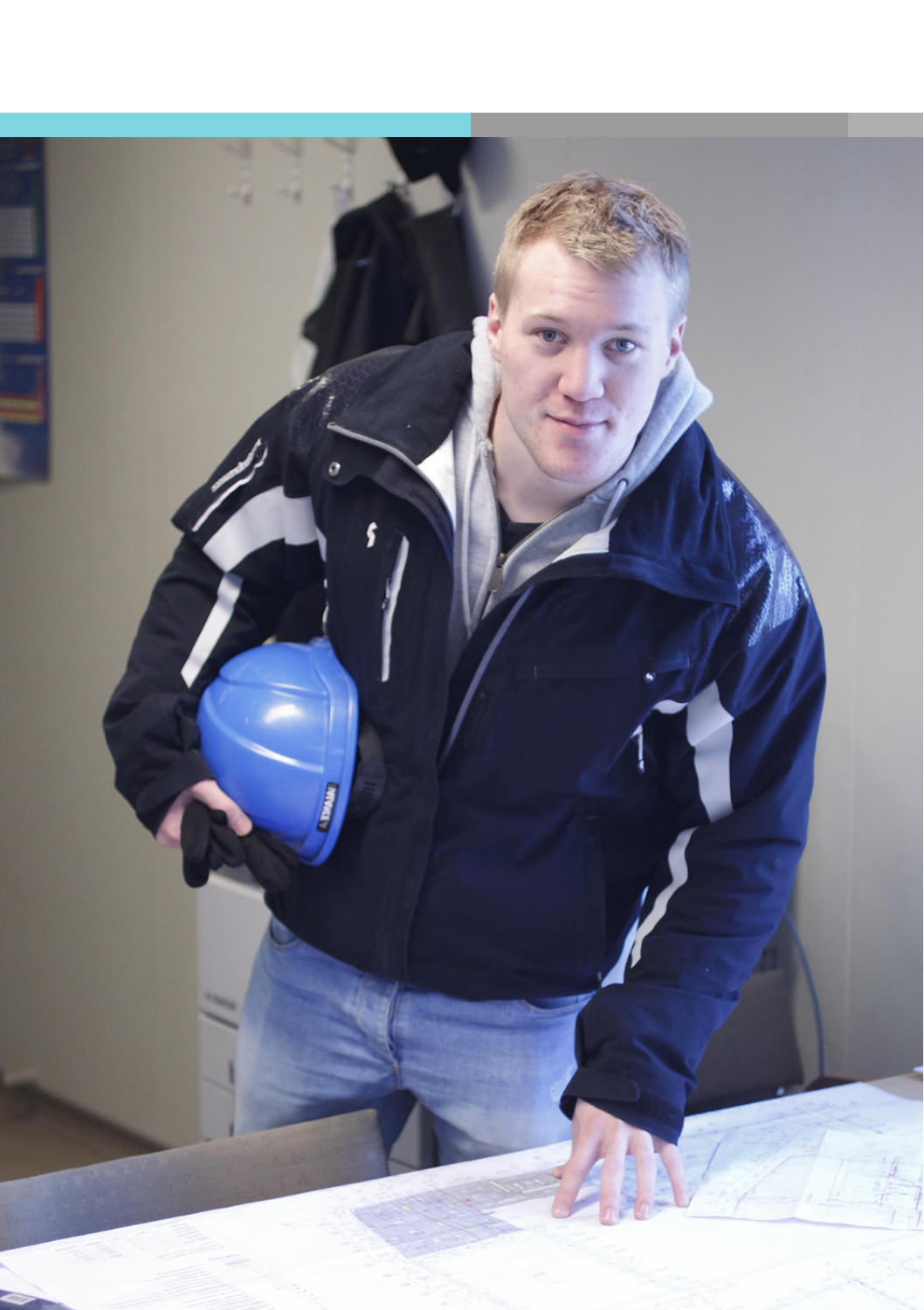**MEET THE COMPANY FACE TO FACE**<br>NNE Pharmaplan is an international consulting engineering company<br>specialised in the pharmaceutical industry. Every year, the company hires<br>many international and Danish students. NNE Pharmaplan is an international consulting engineering company specialised in the pharmaceutical industry. Every year, the company hires many international and Danish students.

NNE Pharmaplan has around 2,000 employees and engagements all over the world, making it very popular with many students looking for a job, an internship or a partner for their final thesis. This also means that the company receives many applications annually from Danish or international students who wish to spend some time with the company to improve their skills.

"We would like to attract the talented students, and we do not distinguish between the Danish and the international ones. We are a very international company employing people from many countries", says Jens Olesen, Vice President, Facility Design.

He feels that many international students are so eager to merely get a job that they send out standardised applications and CVs, but that is not the way to get on board with NNE Pharmaplan, he emphasises.

## **Standard applications – no thanks**

"If it looks like a copy-paste application it is of no interest to us, but if you target your application towards our business, telling us why you want to work for NNE Pharmaplan and what you have to offer, it is a different matter. The best thing, however, is to meet in person", says Jens Olesen.

Hence, he encourages international stu-

dents to show up for education and job fairs at DTU, IDA or other settings where companies and students have a chance to get acquainted. Here you can meet the company and their employees and have a chat before you apply for a position with them.

"It is an advantage to have met us and gotten a sense of what we work with and that we are not as 'formal' as at least some international students expect. As a rule, it pays off – also at the job interview – to lay it on the line and brace yourself that we will inquire into your strengths, but also your weaknesses. No one masters it all", Jens Olesen emphasises.

## **Learn some Danish**

In an internationally oriented company like NNE Pharmaplan a lot of communication is in English. Even so, Jens Olesen recommends that the international candidates learn some Danish. Partly because it signals interest and commitment, and partly because the ability to strike up a conversation with clients or co-workers in the canteen may be beneficial. In other respects an international background is only a plus.

"Operating all over the world as we do, it is an advantage that our employees speak